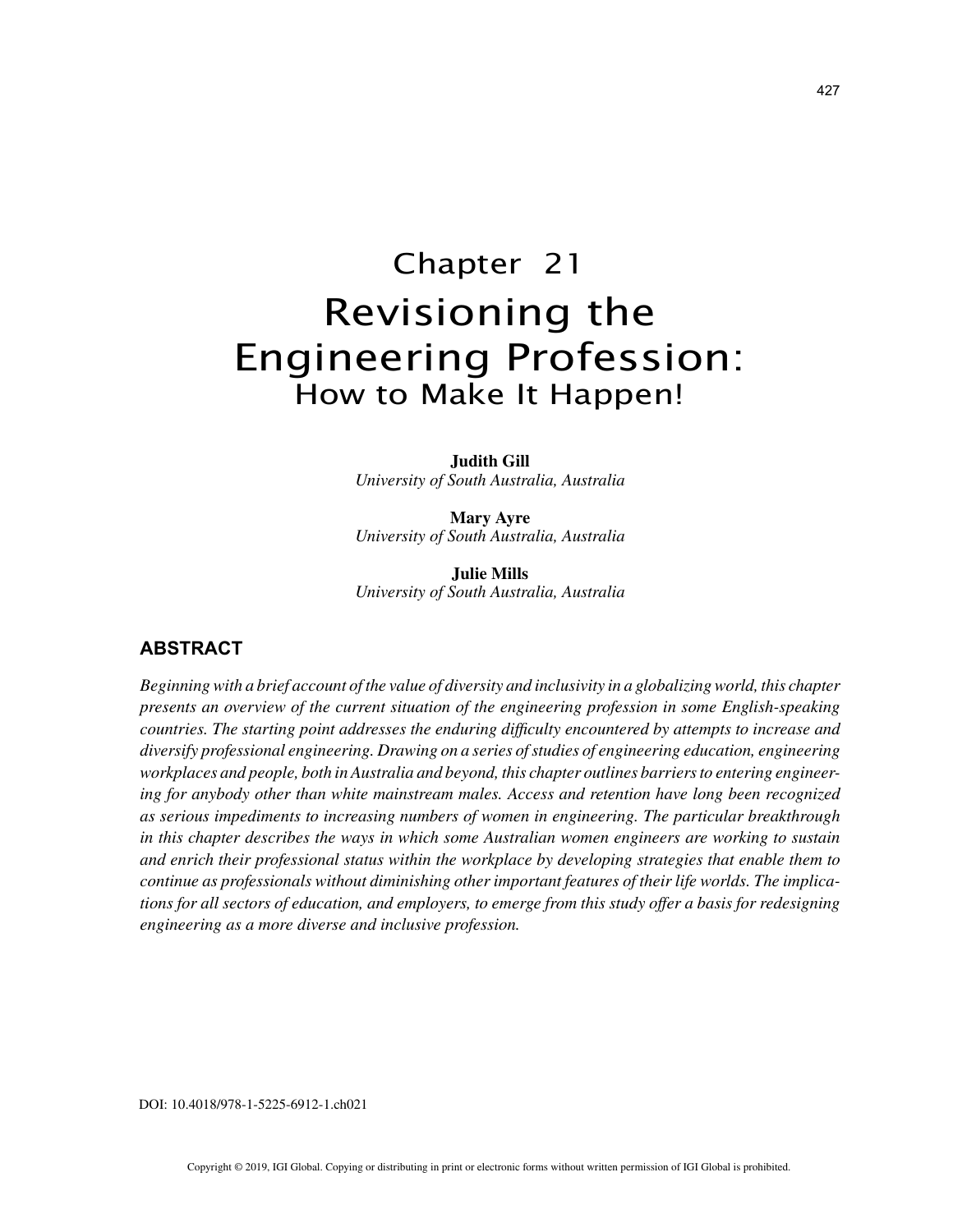## **INTRODUCTION**

By the early 21<sup>st</sup> century people have become more or less acclimatized to the processes of globalization, which have increased population movements around the world, leading to unheralded heterogeneity in many Western cities and societies. In fact, multiculturalism has transformed many monocultural social settlements into centers of thriving diversity. Concurrently, education has become increasingly important in the new knowledge economy and heightened competition for jobs. Many of the established professions have been affected by these developments. For example, in the English-speaking world, the professions of medicine and law, once the reserve of privileged groups of white men, have attracted increasing numbers of women and people from backgrounds other than English. Such developments reflect not only the richer mix of peoples in the student population entering university, but also the breakdown of the traditional gender division of labor and the increasing likelihood of girls and women entering paid work in proportions commensurate with boys and men. Furthermore, many people have gradually come to accept the idea of women as equally able as men in many areas, leading to the logical argument that professionals work more effectively when their composition reflects the society they serve. A similar line of thought derives from research showing that corporate organizations work more productively when they include a diversity of staff at all levels, with a particular focus on gender (Concannon & Barrow, 2009). Such changes have led to the increasing acceptance of principles of inclusivity and gender equality as key features of diversity in professional development (Sharp, Franzway, Mills, & Gill, 2012).

## **BACKGROUND**

In the general move towards greater professional diversity, engineering stands out in terms of its continuance as a male-dominated profession. Firstly, engineering has been markedly slower than other professions to respond to the calls for greater diversity and inclusivity. Across the English speaking world, the tertiary enrolment statistics consistently show that women comprise less than 20% of students entering engineering (Mills, Ayre, & Gill, 2010). A recent summary of the situation in the U.S. reports:

*As a society, we are barely getting started. Women earn less than 20 percent of engineering bachelor's degrees in the U.S. In 2014, that added up to around 19,500 out of just over 99,000 bachelor's degrees nationwide (Crow, 2016).*

Secondly, while the need for engineering to attract and retain more women as students and professionals has been increasingly recognized in the last two decades, there are increasing calls for more diversity in terms of race and background across all levels of the profession. The general need to improve was summarized most clearly in American Society for Engineering Education's (ASEE) Engineering Deans Council's statement of commitment to an action plan endorsed by more than one hundred Deans of Engineering:

*While gains have been made in the participation of women, African-Americans, Hispanics and Native Americans in recent decades, significant progress is still needed to reach a level where the engineering community fully embraces all segments of an increasingly diverse and vibrant society (Blaschke, 2015).*